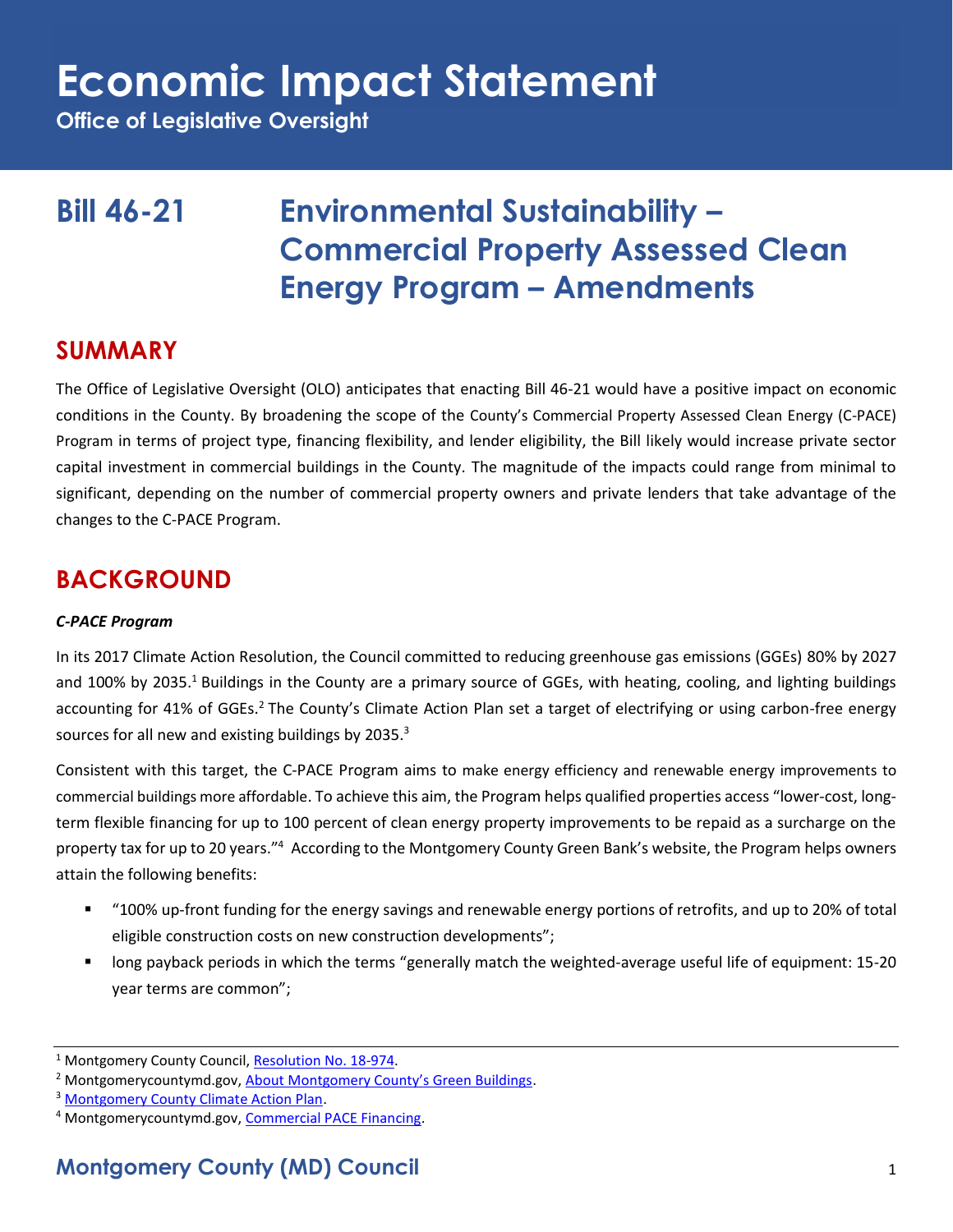**Office of Legislative Oversight**

- **•** permit the incorporation of tax credits, grants, and other incentives to improve the project economics; and
- the tax obligation transfers with the sale of property.<sup>5</sup>

The C-PACE Program was established in 2015. According to the Program's 2021 Annual Report,<sup>6</sup> it has achieved the following outcomes:

- 13 projects have been approved, in which the total C-PACE financed amount is \$10,038,531 and the anticipated annual energy savings is 11,812 MMBtu/year.
- The overall price per 1 MMBtu/year of anticipated energy savings is approximately \$850.
- The median amount of financing per project is \$551,581, with a median anticipated energy savings of 740 MMBtu/year.
- In terms of building type, retrofitting multi-family buildings has made up most projects (9 out of 13) and received the largest shares of total financing (44%) and total anticipated energy savings (51%).
- In terms of geography, retrofitting buildings in Bethesda has made up most projects (7 out of 13) and received the largest shares of total financing (37%) and total anticipated energy savings (44%).

See **Tables 1** and **2** in the **Appendix**.

### *Bill Description*

Currently, the County's C-PACE Program does not align with recently passed State enabling legislation, House Bill 517 - Clean Energy Loan Program – Remediation and Resiliency (2021).<sup>7</sup> If enacted, Bill 46-21 would align the Program with State law and in doing so make programmatic changes which broaden the Program's scope in terms of project type, financing flexibility, and lender eligibility:

- **Project Type:** broaden the scope of eligible projects from energy improvements to "Climate Related Improvements," which would include renewable energy, energy and water efficiency, environmental remediation, grid resilience, or property resilience*;*
- **Financing Flexibility:** establish 12-month retroactive financing for eligible C-PACE improvements; and create a 5 year pilot for increased loan-to-value amounts for qualified properties;
- **E** Lender Eligibility: remove the County designated lender from the County's C-PACE program.<sup>8</sup>

In addition, the Bill would clarify new construction participation requirements.

<sup>5</sup> Mcgreenbank.org, [C-PACE Property Owners](https://mcgreenbank.org/c-pace-property-owners/) and [MC-PACE.](https://mcgreenbank.org/mc-pace/) 

<sup>&</sup>lt;sup>6</sup> Montgomery County Government, [2021 Annual Report on the County's Commercial Property Assessed Clean Energy Program](https://montgomerycountymd.gov/green/Resources/Files/energy/cpace-annual-report-2021.pdf).

<sup>&</sup>lt;sup>7</sup> Ludeen McCartney-Green to County Council, **Memorandum**, November 24, 2021.

<sup>8</sup> Montgomery County Council, [Bill 46-21.](https://apps.montgomerycountymd.gov/ccllims/DownloadFilePage?FileName=2737_1_17848_Bill_46-2021_Introduction_20211130.pdf)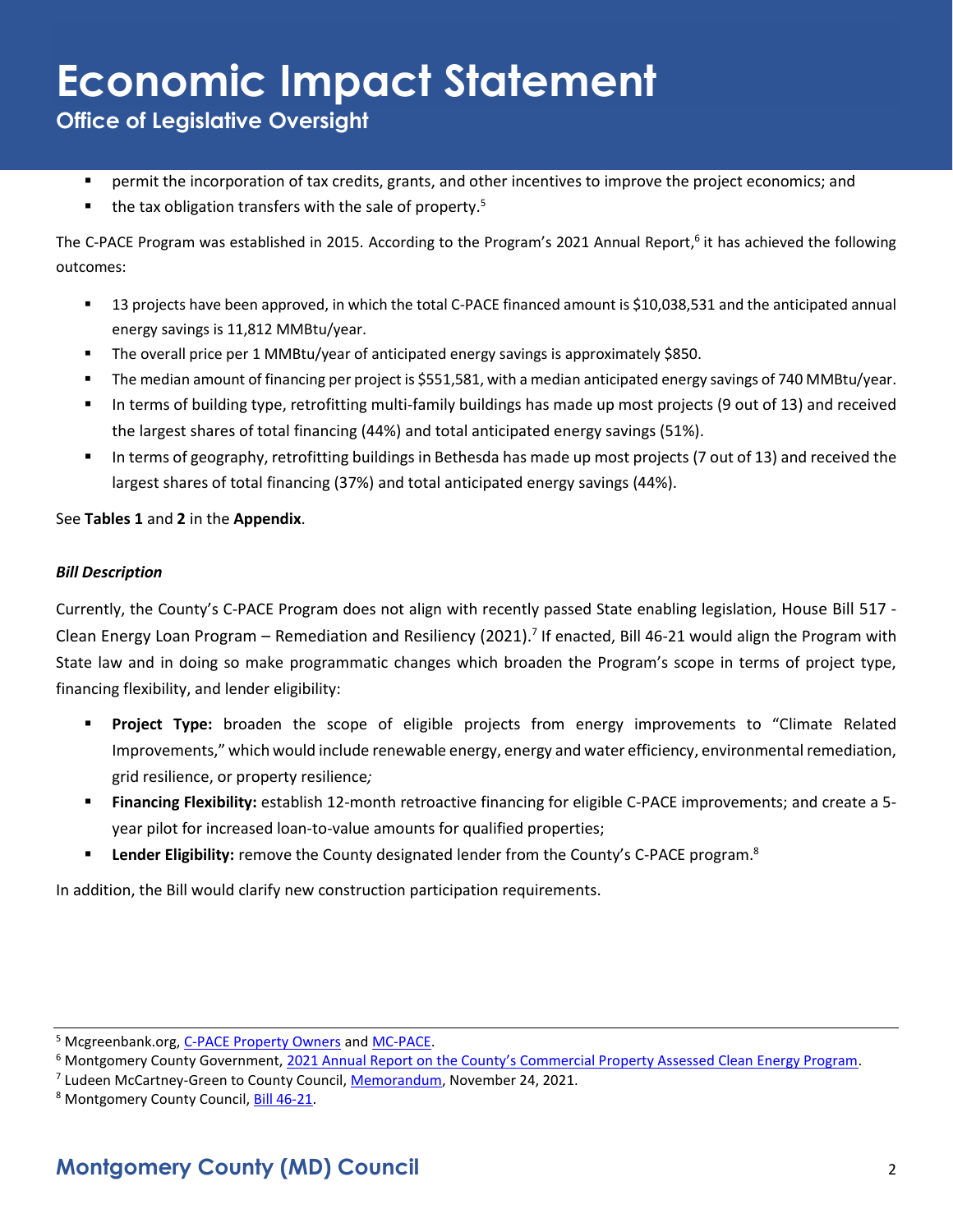**Office of Legislative Oversight**

#### *Primary Economic Stakeholders*

The economic impacts from enacting Bill 46-21 largely would occur through the programmatic changes resulting in an *investment effect*—that is, increase in commercial property improvements using C-PACE financing which otherwise would not occur in the absence of enacting the Bill. If an investment effect occurs, the following businesses and residents would be the primary entities economically impacted by the changes in law:

- **commercial property owners and tenants** in commercial buildings where Climate Related Improvements occur;
- **E** private lenders in the County that provide C-PACE financing; and
- **clean energy service providers and other contractors** based in the County involved in Climate Related Improvements in affected buildings.

## **INFORMATION SOURCES, METHODOLOGIES, AND ASSUMPTIONS**

Per Section 2-81B of the Montgomery County Code, the purpose of this Economic Impact Statement is to assess Bill 46- 21's impacts on County-based private organizations and residents in terms of the Council's priority economic indicators.<sup>9</sup> In subsequent sections of this statement, OLO focuses on the Bill's potential impacts on *private sector capital investment* in commercial buildings in relation to the primary economic stakeholders previously identified. Excluded from this analysis is the Bill's potential secondary and indirect impacts on private organizations and residents.<sup>10</sup>

To assess Bill 46-21's impact on private sector capital investment, OLO performs a qualitative assessment of the investment effect that the changes in law would likely induce. The qualitative assessment is based on reports and data related to the County's C-PACE Program as well as correspondence with personnel from the Green Bank and the Department of Environmental Protection, and a representative from an energy efficiency contractor.

### **VARIABLES**

The primary variables that would affect the economic impacts of enacting Bill 46-21 are the following:

- total annual increase in private investment in Climate Related Improvements to commercial buildings in the County;
- percentage of local lenders, energy service providers, etc. involved in these investments; and
- percentage of investments used to import clean energy technology

<sup>&</sup>lt;sup>9</sup> Montgomery County Code, Sec. 2-81B.

<sup>&</sup>lt;sup>10</sup> For example, it is likely that Climate Related Improvements in commercial buildings would improve conditions for workers, thereby increasing productivity. See the [COGfx studies](https://thecogfxstudy.com/) conducted by researchers at the Harvard T.H. Chan School of Public Health's Center for Health and the Global Environment (CHGE) and SUNY Upstate Medical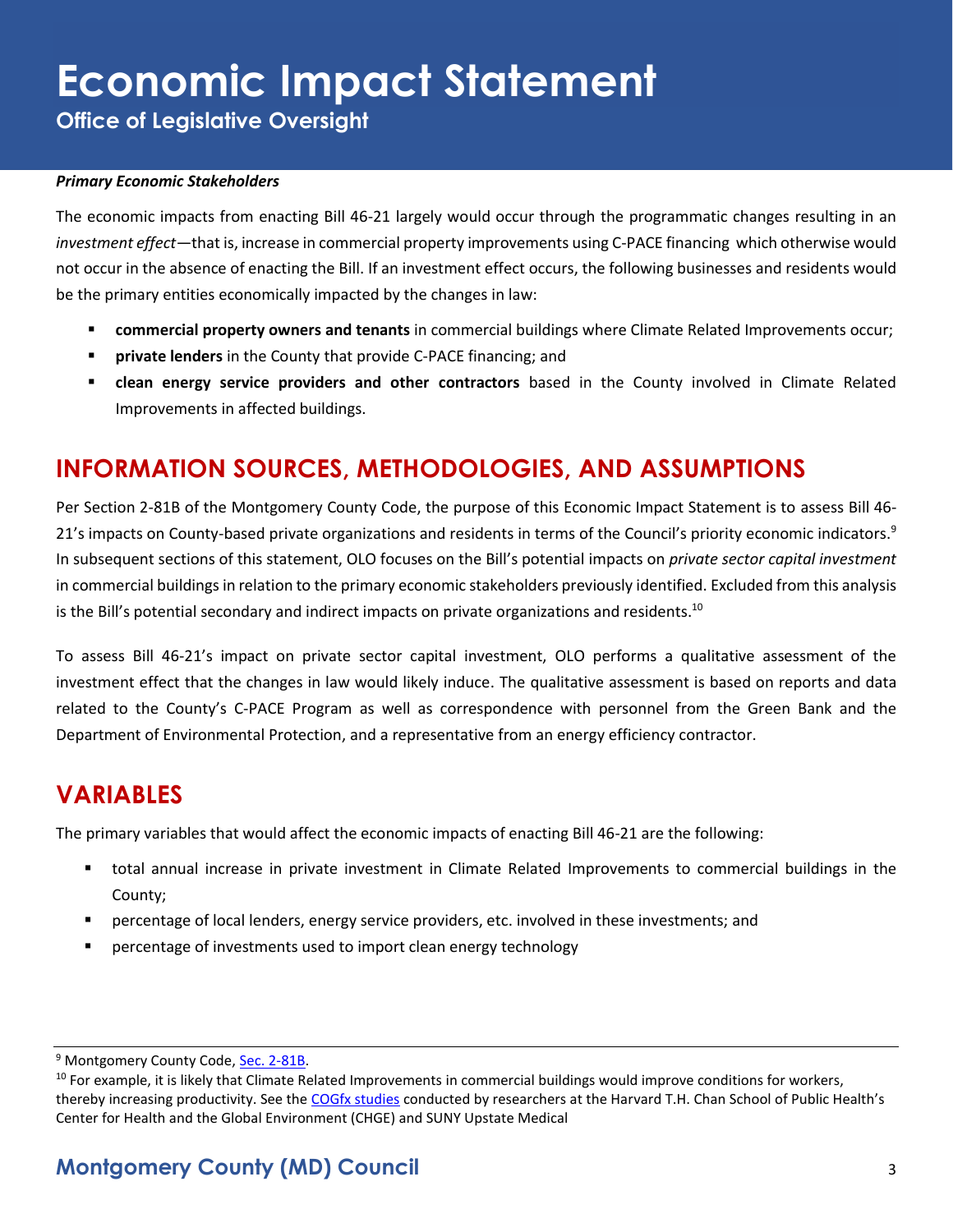**Office of Legislative Oversight**

## **IMPACTS**

**WORKFORCE** ▪ **TAXATION POLICY** ▪ **PROPERTY VALUES** ▪ **INCOMES** ▪ **OPERATING COSTS** ▪ **PRIVATE SECTOR CAPITAL INVESTMENT** ▪ **ECONOMIC DEVELOPMENT** ▪ **COMPETITIVENESS**

### **Businesses, Non-Profits, Other Private Organizations**

OLO anticipates that enacting Bill 46-21 would have positive impacts on private organizations in the County in terms of several of the Council's priority indicators.

OLO expects the Bill to increase private sector capital investment for Climate Related Improvements to commercial buildings in the County that otherwise would not occur. This *investment effect* would occur through:

- attracting private investment to eligible improvements that otherwise would not have flowed to the County; and
- re-directing investments towards eligible improvements that otherwise would have flowed to other areas within the County.

Broadening the scope of the C-PACE Program in terms of project type, financing flexibility, and lender eligibility likely would provide commercial property owners more opportunities to take advantage of C-PACE financing for capital improvements.

As previously discussed, the C-PACE Program can offer property owners more attractive loan terms than traditional financing, such as 100% up-front financing, 20-year loan terms, and lower interest rates. The mechanism behind these features is the following: Because the loan is secured as a surcharge on the owner's property tax bill, the C-PACE Program can provide for a priority lien over all other debt. The seniority lien and higher certainty of payment allows private lenders to offer higher financing amounts, longer terms, and lower interest rates.<sup>11</sup>

Broadening the scope of the Program should increase the supply and demand of C-PACE financing in the following ways:

- **Project Type:** Changing the eligible projects from energy improvements to Climate Related Improvements would expand the type of capital improvements that property owners can receive C-PACE financing for.
- **Financing Flexibility:** Offering *retroactive financing* likely would provide opportunities for C-PACE financing for improvements in cases where owners are unable to go through the application process due to time constraints associated with emergency maintenance, lack of familiarity with the application process, and other obstacles. Retroactive financing likely would be most helpful for small property owners with staff and resource constraints. In addition, increasing the *loan-to-value amounts* for qualified properties through the 5-year pilot likely would increase the supply of financing for owners to use C-PACE financing for larger capital improvements than would be possible under the current loan-to-value amounts.
- **Example Fligibility:** Removing the County designated lender from the County's C-PACE program may increase the number of private lenders involved in financing Climate Related Improvements through the C-PACE Program. A

<sup>11</sup> OLO correspondence with Green Bank leadership.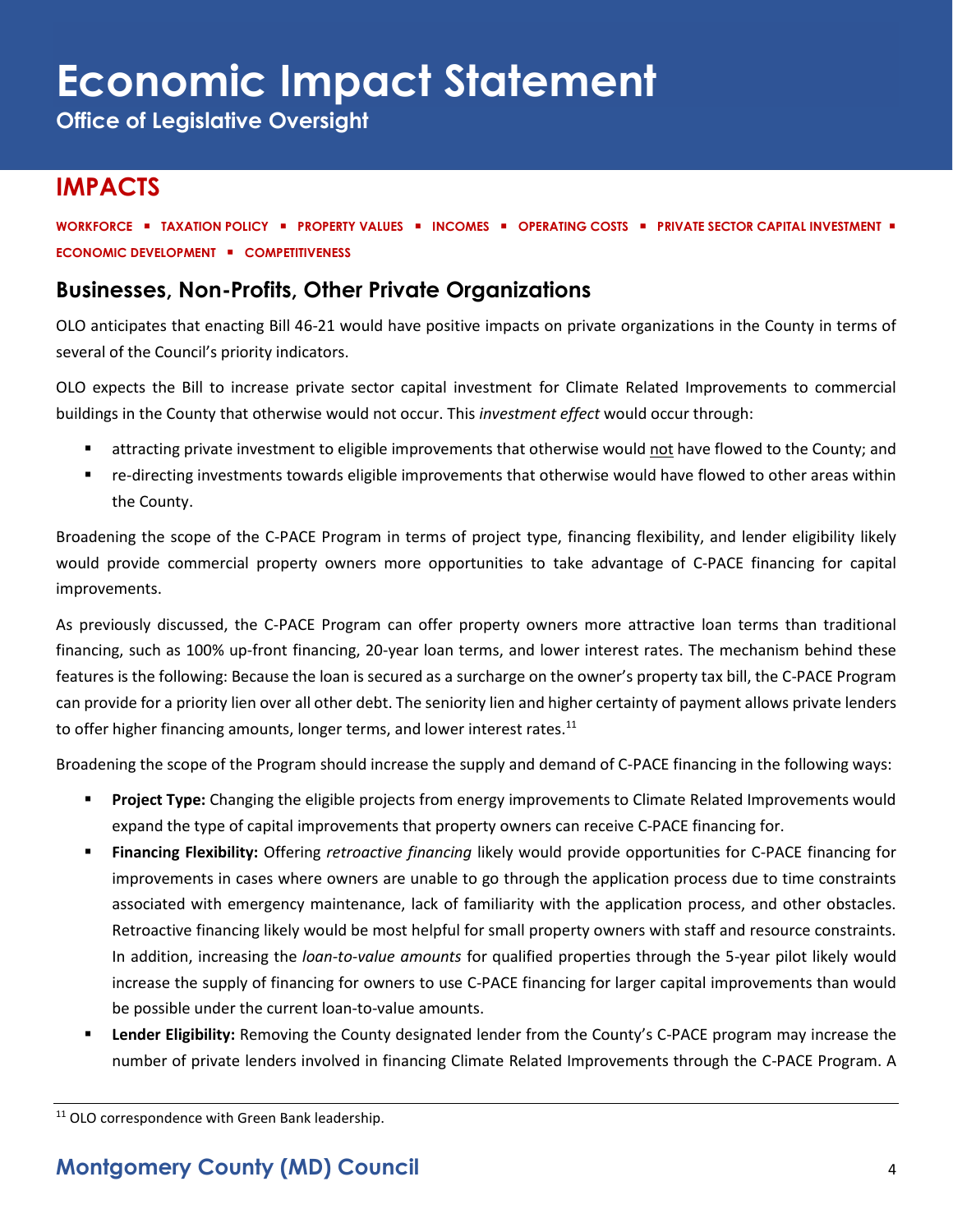**Office of Legislative Oversight**

more competitive market may increase the total supply of financing for Climate Related Improvements and offer more variation in loan terms, thereby potentially increasing property owner interest in pursuing C-PACE financing.

The magnitude of the Bill's impact on private sector capital investment could range from minimal to significant. Its magnitude would largely depend on the number of property owners and private lenders that take advantage of the changes to the C-PACE program.

As previously stated, OLO limits the scope of this analysis to Bill 46-21's investment effect due to data and time limitations. However, OLO notes here the potential for the Bill to positively affect private organizations in terms of the following priority indicators. First, County-based clean energy service providers that perform services related to Climate Related Improvements in affected buildings likely would experience business income gains. Second, improving commercial buildings in terms of renewable energy, energy and water efficiency, environmental remediation, grid resilience, and property resilience may reduce net operating expenses associated with utilities as well as damage and disruptions caused by extreme weather events. Net savings likely would increase over time as climate change risks to the County worsen.<sup>12</sup> Finally, given the magnitude of the induced private sector investment, the Bill has the potential to improve the County's competitiveness in the clean energy market and have positive economic development impacts.

### **Residents**

As previously stated, data and time limitations prevent OLO from analyzing Bill 46-21's potential impacts on residents in terms of the Council's priority economic indicators.

## **DISCUSSION ITEMS**

Not applicable

## **WORKS CITED**

Stephanie Bryant and Kaitlyn Simmons. Measuring Climate Resilience – [A Review of Select Critical Infrastructure Sectors](https://www.montgomerycountymd.gov/OLO/Resources/Files/2021_Reports/OLOReport2021-5.pdf)  [in Montgomery County.](https://www.montgomerycountymd.gov/OLO/Resources/Files/2021_Reports/OLOReport2021-5.pdf) April 6, 2021. OLO Report 2021-5.

Ludeen McCartney-Green, to County Council. [Memorandum.](https://apps.montgomerycountymd.gov/ccllims/DownloadFilePage?FileName=2737_1_17848_Bill_46-2021_Introduction_20211130.pdf) Bill 46-21, Environmental Sustainability – Commercial Property Assessed Clean Energy Program – Amendments. November 24, 2021.

Montgomery County Code. [Sec. 2-81B, Economic Impact Statements.](https://codelibrary.amlegal.com/codes/montgomerycounty/latest/montgomeryco_md/0-0-0-80894)

Montgomery County Council. Bill 46-21, Environmental Sustainability – Commercial Property Assessed Clean Energy Program – [Amendments.](https://apps.montgomerycountymd.gov/ccllims/BillDetailsPage?RecordId=2737&fullTextSearch=46-21) Introduced on November 30, 2021.

<sup>&</sup>lt;sup>12</sup> Bryant and Simmons[, Measuring Climate Resilience.](https://www.montgomerycountymd.gov/OLO/Resources/Files/2021_Reports/OLOReport2021-5.pdf)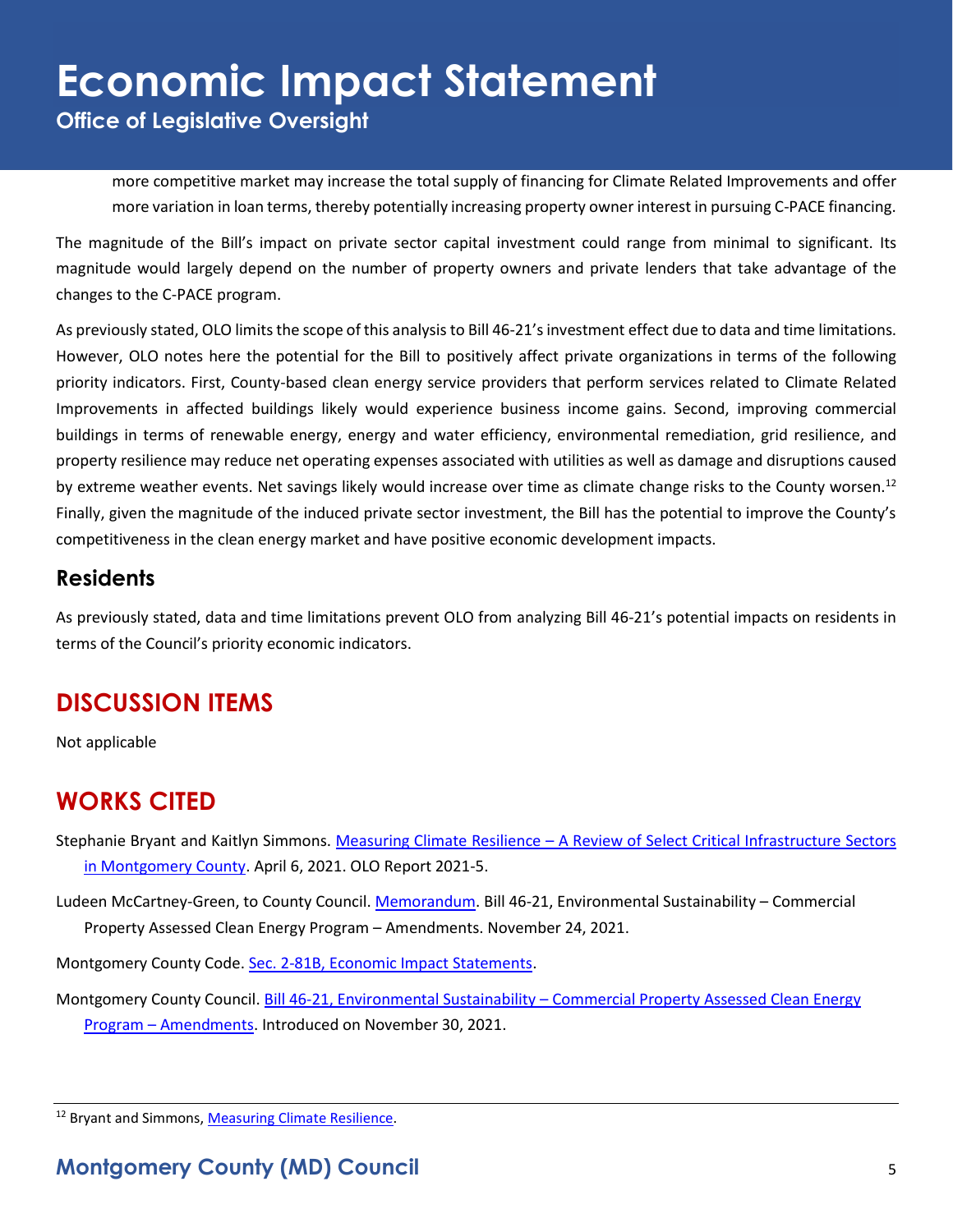**Office of Legislative Oversight**

Montgomery County Council. Resolution 19-300. [Economic Development Platform for Montgomery County.](https://www.montgomerycountymd.gov/COUNCIL/Resources/Files/2019/EDPlatformPlatformFinal.pdf) Adopted on November 19, 2019.

Montgomery County Government. [2021 Annual Report on the County's Commercial Property Assessed Clean Energy](https://montgomerycountymd.gov/green/Resources/Files/energy/cpace-annual-report-2021.pdf)  [Program.](https://montgomerycountymd.gov/green/Resources/Files/energy/cpace-annual-report-2021.pdf) March 15, 2021.

Montgomerycountymd.gov. [About Montgomery County's Green Buildings](https://www.montgomerycountymd.gov/dgs-oes/GreenBuildings.html). Office of Energy and Sustainability.

## **CAVEATS**

Two caveats to the economic analysis performed here should be noted. First, predicting the economic impacts of legislation is a challenging analytical endeavor due to data limitations, the multitude of causes of economic outcomes, economic shocks, uncertainty, and other factors. Second, the analysis performed here is intended to *inform* the legislative process, not determine whether the Council should enact legislation. Thus, any conclusion made in this statement does not represent OLO's endorsement of, or objection to, the Bill under consideration

## **CONTRIBUTIONS**

Stephen Roblin (OLO) prepared this report.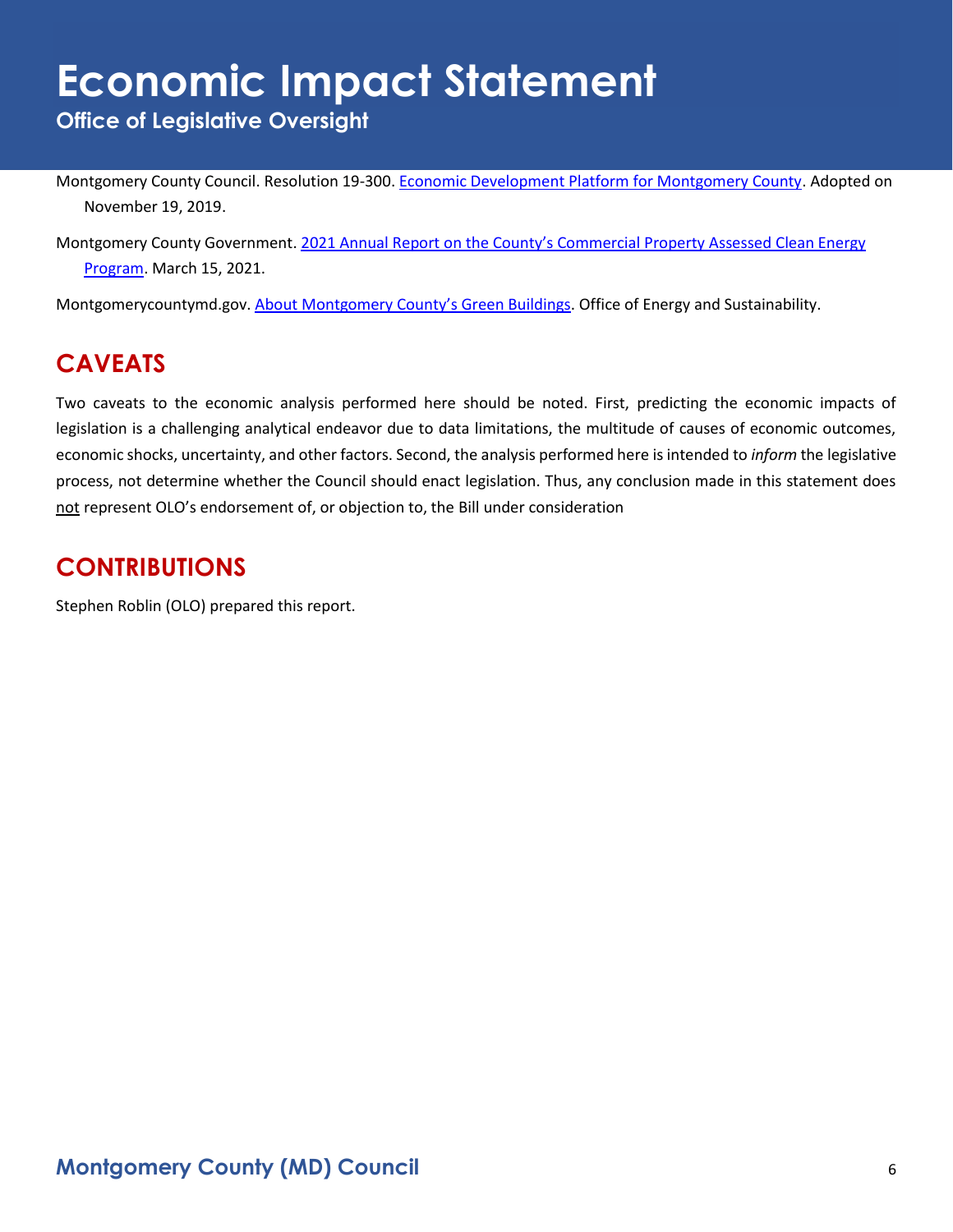**Office of Legislative Oversight**

## **APPENDIX**

### **Table 1. Accepted C-PACE Projects in Montgomery County Maryland**

| <b>Building Name</b>                                                        | <b>Property</b><br><b>Type</b> | <b>City</b>  | <b>C-PACE</b><br><b>Financed</b><br><b>Amount</b> | Anticipated<br><b>Annual Energy</b><br><b>Savings</b><br>(MMBtu/year) | Loan<br><b>Term</b> | Project<br>Completion<br><b>Date</b> | <b>Loan Pay-</b><br>off Date |
|-----------------------------------------------------------------------------|--------------------------------|--------------|---------------------------------------------------|-----------------------------------------------------------------------|---------------------|--------------------------------------|------------------------------|
| <b>Shady Grove</b><br>Professional Building /<br>Comfort Inn Shady<br>Grove | Hotel/Office                   | Gaithersburg | \$1,436,019                                       | 1,624                                                                 | 20 years            | 3/10/2017                            | 5/7/2020                     |
| The Glens on Battery<br>Lane                                                | Multi-family                   | Bethesda     | \$500,685                                         | 577                                                                   | 20 years            | 11/28/2017                           |                              |
| The Middlebrooke<br>Apartments                                              | Multi-family                   | Bethesda     | \$635,422                                         | 874                                                                   | 20 years            | 11/28/2017                           | 1/31/2020                    |
| The Glens on Battery<br>Lane                                                | Multi-family                   | Bethesda     | \$551,581                                         | 567                                                                   | 20 years            | 2/15/2018                            |                              |
| <b>Wellington Apartments</b>                                                | Multi-family                   | Chevy Chase  | \$290,181                                         | 152                                                                   | 20 years            | 2/15/2018                            |                              |
| <b>Glen Brook Apartments</b>                                                | Multi-family                   | Bethesda     | \$402,546                                         | 219                                                                   | 20 years            | 2/15/2018                            |                              |
| <b>Glenmont Apartments</b>                                                  | Multi-family                   | Bethesda     | \$421,095                                         | 249                                                                   | 20 years            | 2/15/2018                            |                              |
| The Drake                                                                   | Multi-family                   | Chevy Chase  | \$537,337                                         | 896                                                                   | 20 years            | 2/15/2018                            | $\blacksquare$               |
| Wildwood Medical<br>Center                                                  | Office                         | Bethesda     | \$638,849                                         | 961                                                                   | 20 years            | 2/21/2018                            |                              |
| Bradley/ Strathmore<br>Apartments                                           | Multi-family                   | Chevy Chase  | \$481,710                                         | 740                                                                   | 20 years            | 4/9/2018                             |                              |
| <b>Exchange Place</b>                                                       | Office                         | Rockville    | \$1,974,843                                       | 2,719                                                                 | 20 years            | 7/31/2018                            | 5/15/2020                    |
| The Dorset                                                                  | Multi-family                   | Bethesda     | \$556,364                                         | 1,719                                                                 | 20 years            | 9/17/2018                            |                              |
| <b>Best Western Plus</b><br>Rockville Hotel &<br><b>Suites</b>              | Hotel                          | Rockville    | \$1,611,899                                       | 515                                                                   | 20 years            | <b>TBD</b>                           |                              |

Source: Montgomery County Government, 2021 Annual Report on the County's Commercial Property Assessed Clean [Energy Program](https://montgomerycountymd.gov/green/Resources/Files/energy/cpace-annual-report-2021.pdf)

## **Montgomery County (MD) Council** 7 2